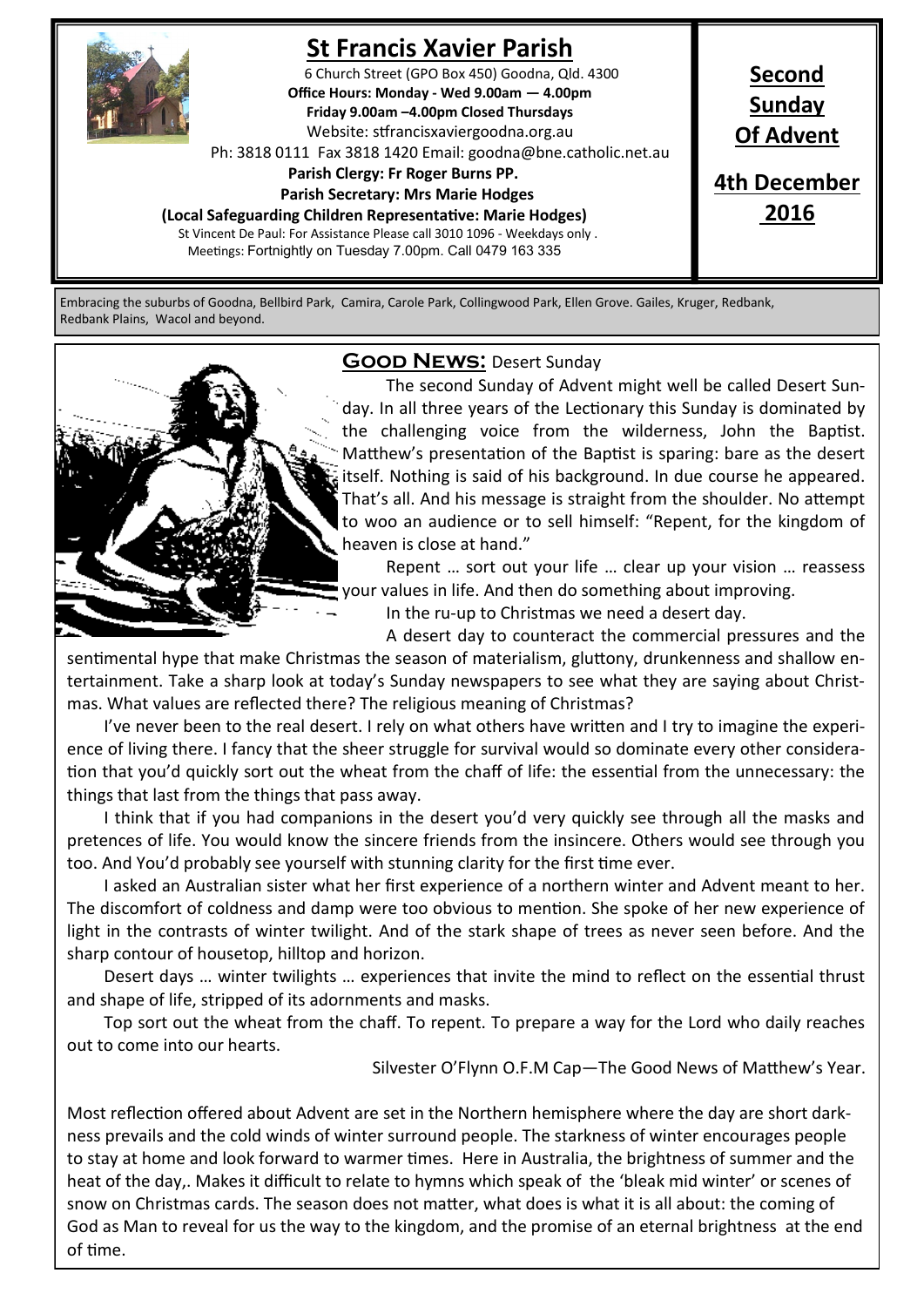**SVDP Christmas Collection.** Because of the Annual Peter's Pence collection which is to be taken this weekend, the St Vincent de Paul Christmas Collection will be taken at all Masses in Church **weekend of 10/11 December .** Your donation will help the Saint Vincent De Paul conference to serve the needy in the parish this Christmas.

**Safeguarding Children and Vulnerable Adults Audit** In June of this year the Archdioceses hired the services of an external company to audit a number of Parishes and we were one of those Parishes. A report on the results of all the Parishes was released to us this week. As a result a recommendation was all Ministers must hold a Blue Card and that they must sign The Code of Ethical Behaviour. We are very good in this area but still have a little way to go to be fully compliant. If you are a Minister in any of our Ministries and still do not have a Blue Card then can you please contact the office? Code of Ethical Behaviour Forms are in the Sacristy for those Ministers who are yet to sign please sign one and leave with Fr Roger or call into the Office as soon as possible.

## **Training Day for Ministers regarding Safeguarding Children and Vulnerable Adults.**

One of the requirements laid down in the Archdiocesan Policy, is that all ministers should attend a training session. The Archdiocesan Safeguarding Officer Mr Troy Tornabene has given us a number of dates when he is available to lead the training. If you have not attended a training session to date you will be expected to enrol in the next session.

## **Work in the Scholl during the holidays.**

During the Christmas break a number of projects will be undertaken in and around the school. These include renewing the fencing on the oval and turfing the central section of the oval. Removal of asbestos from the Library and the Tomasi wing near the church. During this work there will probably be fencing and warning signs. Would all parents please ensure that your children are supervised at all times. There should be no children or adults wandering around the church or in the school grounds.

**Garage Sale.** During the working Bee this Saturday, a number of items were identified "FOR SALE". These include metal framed chairs and some plastic chairs which will be going for \$1.00 each. Also with the renovation of the Centre kitchen we have a small fridge and a Dish-washer which are for sale. Watch out for details as to when these will be available or contact the parish office if you are interested.



**Your help required.** A number of ministers have ceased to serve in the past few months. To lessen the load on the roster, we are looking for new readers, Special Ministers for during Mass and Special Ministers to the housebound. Can you please help? There will be a  $\overline{\phantom{a}}$  training session in the new year possibly on a Saturday.

We also need cleaners for the Church of a Friday and someone to clean the toilets on a Monday morning.

### **Position Vacant Boonah Catholic Parish** invites application for the part-time position of **Parish Secretary.** (4 hours a week, 1 day (preferably Tuesdays but negotiable)

Full position description is available from the Boonah Parish Office Ph. 07 5463 1057 or Email Boonah@bne.catholic.net.au To apply for this position, please email or send your current resume and a covering letter outlining your suitability for the position to Boonah@bne.catholic.net.au or to the Parish Priest, PO Box 20, Boonah, QLD 4310. Applications should include the name of two (2) referees one of which preferably should be a Parish Priest.

Commencement date is ASAP. Applications close on 16th December 2016

**Christmas Carols and Sausage Sizzle** Thursday 15th December we will be holding Christmas Carols in the Church at 6-30pm with a Sausage Sizzle and drinks for sale starting around 5.00pm.

**Catholic Church Insurances** have once again donated a Christmas Hamper to our Parish for us to raffle with all proceeds raised going directly to our Parish. Tickets are \$2 per ticket or 3 for \$5. Drawn Sunday 18th Dec.

As the Church's own insurance company, CCI provides support to the Catholic Church and its community. As part of their commitment to serve, CCI provides support to the Catholic Church and its community: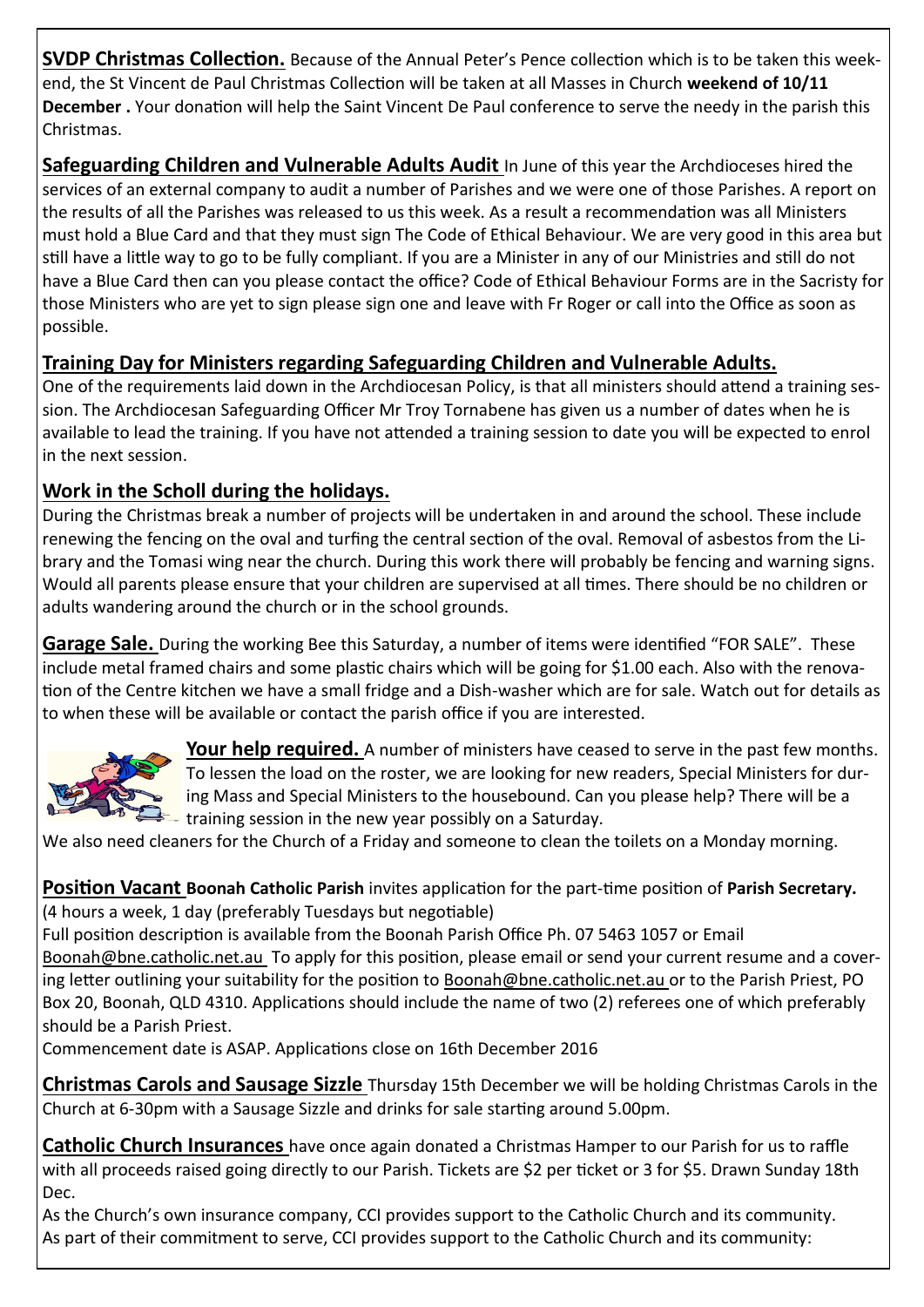





*Each one of you has received a special grace, so, like good stewards responsible for all these varied graces of God, put it out at the service of others." (1 Peter 4:10)* 

#### **4th December 2016 Second Sunday of Advent**

The voice of the Spirit speaking of gratitude, generosity, responsibility and increase

*"Therefore, every tree that does not bear good fruit will be cut down and thrown into the fire." Matthew 3:10* Do you bear good fruit for Christ? Or, do you spend your time, talent and treasure constantly acquiring more toys, clutter and junk. Our time, our talent and our treasure are gifts that God has given

us. What we do with them is our gift back to God. What gifts are you planning to give to the Lord during this upcoming Christmas season? *(Accessed on 25th November 2016 from http://archstl.org/stewardship/ page/bulletin-inserts)*

# **The Call – The Call of Stewardship**

Following Jesus is the work of a lifetime. At every step forward, one is challenged to go further in accepting and loving God's will. Being a disciple is not just something else to do . . . it is a total way of life and requires continuing conversion. – *A Disciple's Response. A Pastoral Letter on Stewardship*

*As Vatican II remarks, all Christians are "bound to show forth, by the example of their lives and by the witness of their speech," that new life of faith which begins in baptism and is strengthened by the power of the Holy Spirit in confirmation." (Ad Gentes, 11)*

There is a woman I know who I see receiving communion at Mass every week. She positively glows! I didn't know who she was, so I asked a fellow parishioner about her. While she has all the 'attributes' of our lives – a family, a job, a mortgage – my fellow parishioner told me she has stripped her life of all unnecessary encumbrances.

Though prosperous, she doesn't work to get rich, she works to make a living and because she has found a job she likes. Though involved in our parish and the community, she doesn't do it for public acclaim, but because she cares about helping others. Though she is a boss at work, a parent and spouse at home, an elder sister in her family, her direction of those for whom she has responsibility is merely to share wisdom, provide guidance, and support others.

She has found happiness in the ultimate paradoxes: that totally giving over control of one's life to God is the truest liberation, that giving up your life brings eternal life!

#### **Questions:**

How is stewardship a part of being a disciple?

What does it mean to you to be a steward of the Church?

Do you see your baptism as creating a responsibility to follow Jesus?

Stewardship means I am not in control. It means the gifts I take for granted will not always be mine. It means that when it comes down to the basic gifts of life, love, faith, and relationships, what I possess and who I am makes little or no difference. *Archbishop Thomas Murphy*.